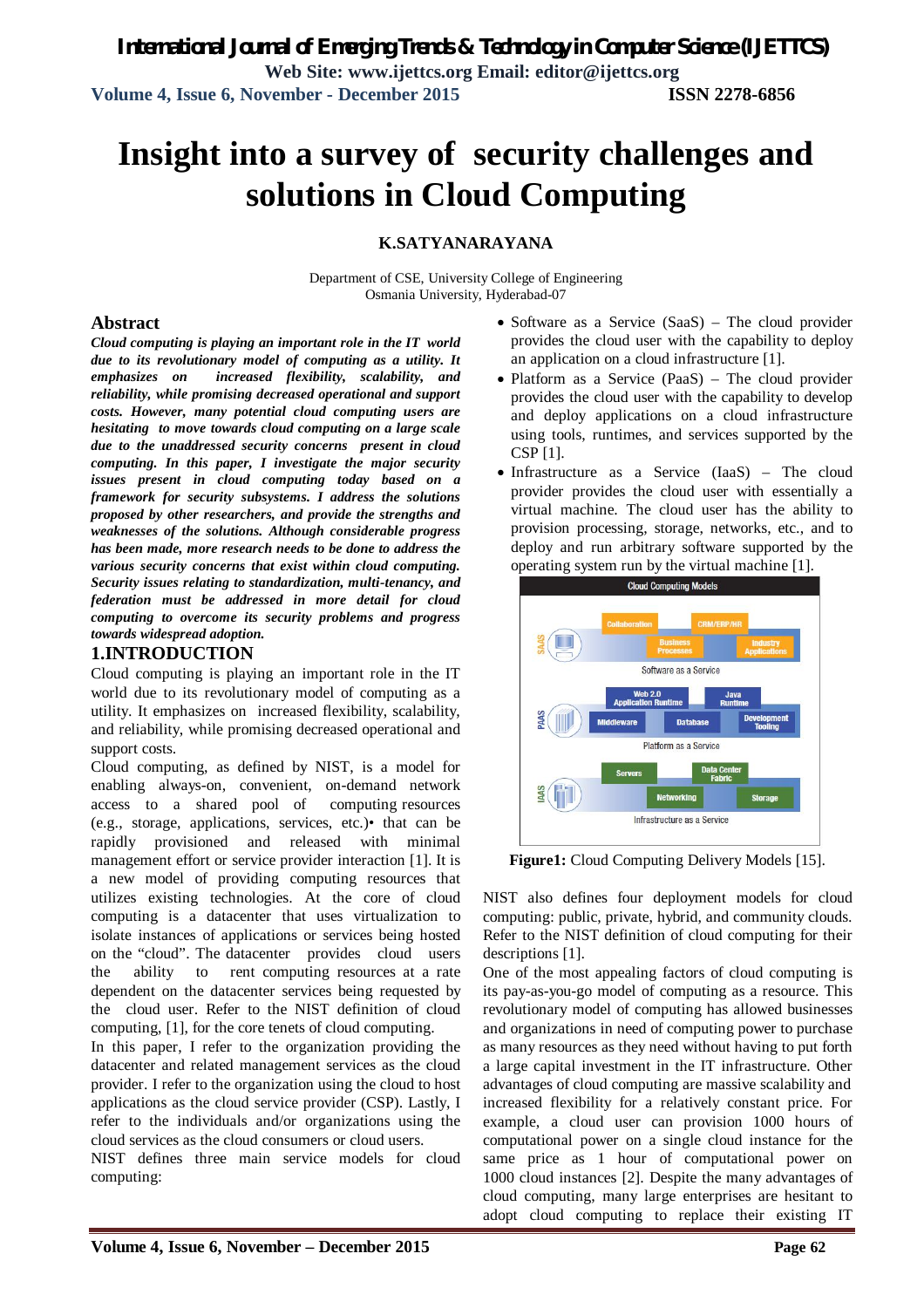### **Volume 4, Issue 6, November - December 2015 ISSN 2278-6856**

systems. In the Cloud Computing Services Survey done by IDC IT group in 2009, over 87% of those surveyed cited security as the number one issue preventing adoption of the cloud [3]. For adoption of cloud computing to become more widespread, it is important that the security issue with cloud computing be analyzed and addressed, and proposed solutions be implemented in existing cloud offerings. The organization of the rest of this paper is as follows. The second section discusses the framework with which I will address the security issues in cloud computing, and the third section elaborates on each of the sections in my framework. Finally, the fourth section of this paper discusses my conclusions and future work to be done in the area of cloud computing security.

#### **A MODEL FOR ANALYZING SECURITY IN THE CLOUD**

Beginning in the 1980s, governmental initiatives were established around the world to define requirements for evaluating the effectiveness of security functionality built into computer systems. In 1996, initiatives from the US, Europe, and Canada were combined into a document known as the Common Criteria. The Common Criteria document was approved as a standard by the International Organization for Standardization in 1999 and has opened the way for worldwide mutual recognition of product security solutions [4].

The Common Criteria, however, serve primarily as a benchmark for security functionality in products [4]. For this reason, IBM consolidated and reclassified the criteria into five functional security subsystems. I have used these subsystems as the framework within which I assess the security issues present in cloud computing and evaluate solutions proposed. The five functional security subsystems defined by IBM are as follows:

**a. Audit and Compliance:** This subsystem addresses the data collection, analysis, and archival requirements in meeting standards of proof for an IT environment. It captures, analyzes, reports, archives, and retrieves records of events and conditions during the operation of the system [4].

This subsystem enforces security policies by gating access to processes and services within a computing solution **b. Access Control:** via identification, authentication, and authorization [4]. In the context of cloud computing, all of these mechanisms must also be considered from the view of a federated access control system.

**c. Flow Control:** This subsystem enforces security policies by gating information flow and visibility and ensuring information integrity within a computing solution [4].

**d. Identity and Credential Management:** This subsystem creates and manages identity and permission objects that describe access rights information across networks and among the subsystems, platforms, and processes, in a computing solution [4]. It may be required to adhere to legal criteria for creation and maintenance of credential objects.

**e. Solution Integrity:** This subsystem addresses the requirement for reliable and proper operation of a computing solution [4].

In the next section of this paper, I address the functional systems one by one, also addressing the interactions between different functional subsystems in the section to which they most closely relate.

#### **ANALYSIS OF SECURITY ISSUES And EFFECTIVE SOLUTIONS WITHIN CLOUD COMPUTING**

#### **Cloud Deployments Models**

In the cloud deployment model, networking, platform, storage, and software infrastructure are provided as services that scale up or down depending on the demand as depicted in figure 2. The Cloud Computing model has three main deployment models which are:

#### **Private cloud**

Private cloud is a new term that some vendors have recently used to describe offerings that emulate cloud computing on private networks. It is set up within an organization's internal enterprise datacenter. In the private cloud, scalable resources and virtual applications provided by the cloud vendor are pooled together and available for cloud users to share and use. It differs from the public cloud in that all the cloud resources and applications are managed by the organization itself, similar to Intranet functionality. Utilization on the private cloud can be much more secure than that of the public cloud because of its specified internal exposure. Only the organization and designated stakeholders may have access to operate on a specific Private cloud.[12]

#### **Public cloud**

Public cloud describes cloud computing in the traditional mainstream sense, whereby resources are dynamically provisioned on a fine-grained, self-service basis over the Internet, via web applications/web services, from an offsite third-party provider who shares resources and bills on a fine-grained utility computing basis. It is typically based on a pay-per-use model, similar to a prepaid electricity metering system which is flexible enough to cater for spikes in demand for cloud optimization.[13] Public clouds are less secure than the other cloud models because it places an additional burden of ensuring all applications and data accessed on the public cloud are not subjected to malicious attacks.

#### **Hybrid cloud**

Hybrid cloud is a private cloud linked to one or more external cloud services, centrally managed, provisioned as a single unit, and circumscribed by a secure network [14]. It provides virtual IT solutions through a mix of both public and private clouds. Hybrid Cloud provides more securecontrol of the data and applications and allows various parties to access information over the Internet. It also has an open architecture that allows interfaces with other management systems. Hybrid cloud can describe configuration combining a local device, such as a Plug computer with cloud services. It can also describe configurations combining virtual and physical, collocated assets -for example, a mostly virtualized environment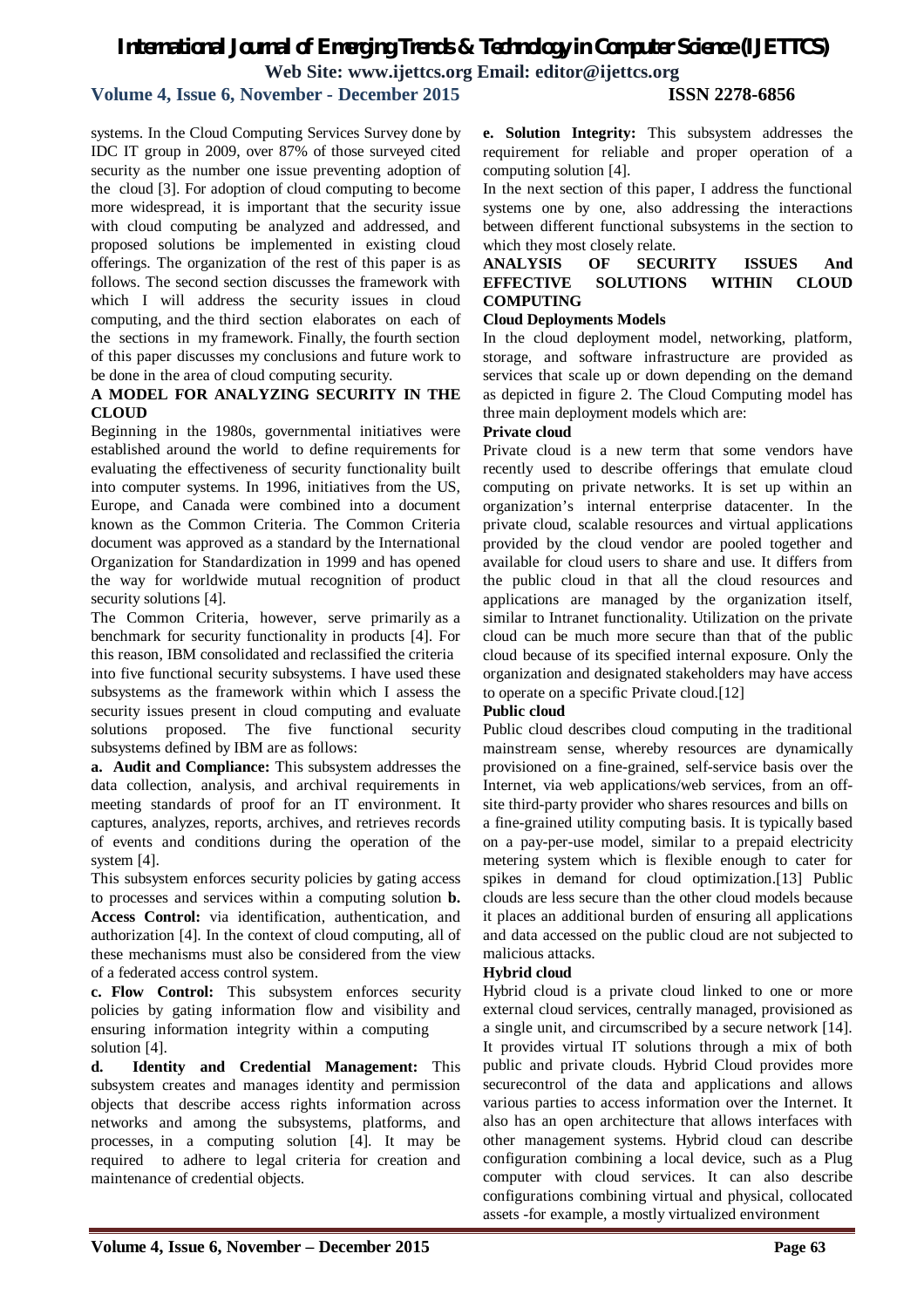# *International Journal of Emerging Trends & Technology in Computer Science (IJETTCS)* **Web Site: www.ijettcs.org Email: editor@ijettcs.org Volume 4, Issue 6, November - December 2015 ISSN 2278-6856**

that requires physical servers, routers, or other hardware such as a network appliance acting as a firewall or spam filter.



**FIGURE 2:** Cloud deployment model [16].

#### **Audit and compliance**

Cloud computing raises issues regarding compliance with existing IT laws and regulations and with the division of compliance responsibilities.

#### **• Compliance with laws and regulations**

Regulations written for IT security require that an organization using IT solutions provide certain audit functionality. However, with cloud computing, organizations use services provided by a third-party. Existing regulations do not take into account the audit responsibility of a third-party service provider [5].

The division of audit responsibilities required for regulatory compliance must be clearly delineated in the contracts and service-level agreements (SLAs) between an organization and the cloud provider. In order to comply with audit regulations, an organization defines security policies and implements them using an appropriate infrastructure. The policies defined by an organization may impose more stringent requirements than those imposed by regulations. It falls on the customer of the cloud services to bridge any gap between the audit functionality provided by the CSP and the audit mechanisms required for compliance [5]. The CSA states that the SLA between the cloud consumer and provider should include a Right to Audit clause, which addresses audit rights as required by the cloud consumer to ensure compliance with regulations and organization-specific security policies [5]. Even though a general approach to involve legal has been described by the CSA, no formal APIs or frameworks for integration of multiple audit systems have been defined. Additionally, there are no specific standards or models that define the separation of responsibilities between CSP and cloud service consumer.

### **Access Management**

Access management is one of the toughest issues facing cloud computing security [5]. One of the fundamental

differences between traditional computing and cloud computing is the distributed nature of cloud computing. Within cloud computing, access management must therefore be considered from a federated sense, where an identity and access management solution is utilized across multiple cloud services and potentially multiple CSPs.

Access control can be separated into the following functions:

#### **• Authentication**

An organization can utilize cloud services across multiple CSPs, and can use these services as an extension of its internal, potentially non-cloud services. It is possible for different cloud services to use different identity and credential providers, which are likely different from the providers used by the organization for its internal applications. The credential management system used by the organization must be consolidated or integrated with those used by the cloud services [5].

The CSA suggests authenticating users via the consumer's existing identity provider and using federation to establish trust with the CSP [5]. It also suggests using a user-centric authentication method, such as OpenID, to allow a single set of credentials to be used for multiple services [5].

Use of an existing identity provider or a user-centric authentication method reduces complexity and allows for reuse of existing systems. If done using standardized federation service, it also increases the potential for seamless authentication with multiple different types of cloud services.

The CSA states that in general, CSPs and consumers should give preference to open standards, which provide greater transparency and hence the ability to more thoroughly evaluate the security of the approach taken.

### **• Authorization**

Requirements for user profile and access control policy vary depending on whether the cloud user is a member of an organization, such as an enterprise, or as an individual. Access control requirements include establishing trusted user profile and policy information,

using it to control access within the cloud service, and doing this in an auditable way [5].Once authentication is done, resources can be authorized locally within the CSP. Many of theauthorization mechanisms that are used in traditional computing environments can be utilized in a cloud setting.

### **• Federated sign-on**

A federation is a group of two or more organizations that have agreed upon standards for operation [6]. Federations allow multiple, disparate entities to be treated in the same way. In cloud computing, federated sign-on plays a vital role in enabling organizations to authenticate their users of cloud services using their chosen identity provider.

If an organization uses multiple cloud services, it could suffer from the difficulty of having to authenticate multiple times during a single session for different cloud services. The Cloud Computing Use Cases Discussion Group suggests that the multiple sign-on problem can be solved by using a federated identity system. The federated identity system would have a trusted authority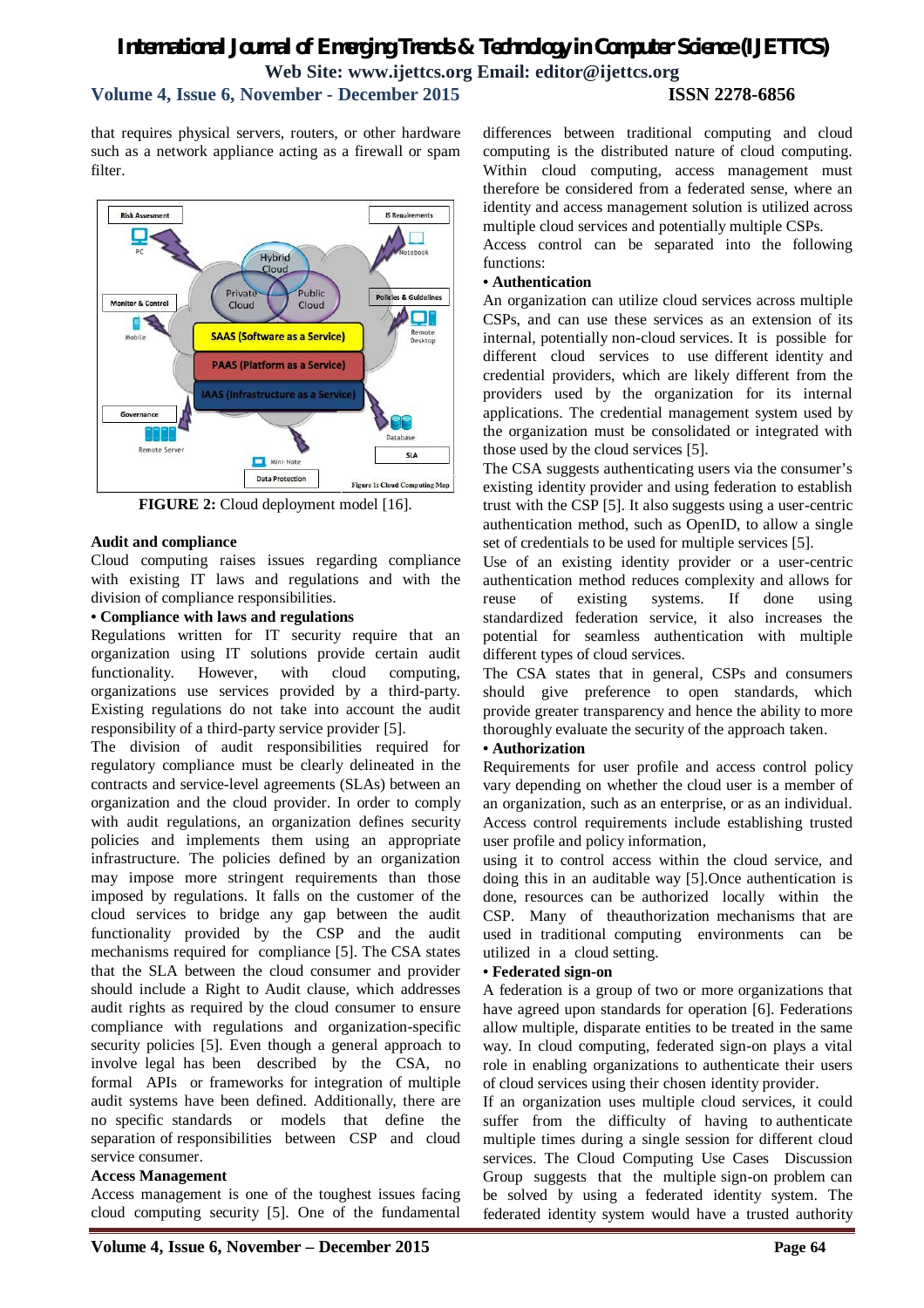# **Volume 4, Issue 6, November - December 2015 ISSN 2278-6856**

common to multiple CSPs, and provide single or reduced sign-on through the common authority [7].

#### **Flow Management**

Information flow management is central to interactions between the CSP and cloud consumer, since in most cases, information is exchanged over the Internet, an unsecured and uncontrollable medium. Flow Management also deals with the security of data as it travels through the data lifecycle within the CSP – creation, storage, use, sharing, archiving, and destruction. A cloud is shared by multiple service consumers, and by their very nature, cloud architectures are not static and must allow flexibility and change. Securing the flow of data across the cloud service consumer and providers and across the various components within a CSP becomes challenging and requires extensions of mechanisms used in more static environments of today.

Flow management can be separated into the following functions:

#### **• Secure exchange of data:**

Since most cloud services are accessed over the Internet, an unsecured domain, there is the utmost need to encrypt credentials while they are in transit [5]. Even within the cloud provider's internal work

encryption and secure communication are essential, as the information passes between countless, disparate components through network domains with unknown security, and these network domains are shared with other organizations of unknown reputability.

Controls should be put in place at multiple levels of the network stack. At the application layer, Shiping Chen et. al. [8] suggest using application-specific encryption techniques to ensure adequate security of the data for the particular application. At the transport layer, Xiao Zhang et. al. [9] suggest using standard cryptographic protocols, such as SSL and TLS. At the network layer, Chen et. al. [8] suggest using network- layer controls, such as VPN tunneling, to provide easy- to-implement, secure connection with a CSP.

#### **• Data security lifecycle**

The data security lifecycle tracks the phases through which data goes from creation to destruction. It is composed of the six phases given below. Refer to [5] and [10] for descriptions of these phases.

**Create phase:** As soon as data is created, it can be tampered with. It could be improperly classified or have access rights changed by intruders, resulting in loss of control over the data [10]. The CSA suggests that organizations use data labeling and classification techniques, such as user tagging of data, to mitigate the improper classification of data [5].

**Store phase:** Because CSPs are third-parties, the complete security of CSP systems is unknown, so data must be protected from unauthorized access, tampering by network intruders, and leakage [10]. Due to the multitenant nature of cloud computing, controls must be put in place to compensate for the additional security risks inherent to the commingling of data.

In order to prevent legal issues based on the physical location of data, the CSA suggests that the cloud consumer stipulate its ability to know the geographical location of its data in the SLA and ensure that the SLA include a clause requiring advance notification of situations in which storage may be seized or data may be subpoenaed [5].

**Use and Share phase:** During the use phase, which includes transmission between CSP and consumer and data processing, the confidentiality of sensitive data must be protected from mixing with network traffic with other cloud consumers. If the data is shared between multiple users or organizations, the CSP must ensure data integrity and consistency. The

CSP must also protect all of its cloud service consumers from malicious activities from its other consumers [10].

**Archive phase:** As with the storage phase, data must be protected against unauthorized access by intruders, and from malicious co-tenants of the cloud infrastructure. In addition, data backup and recovery schemes must be in place to prevent data loss or premature destruction [5].

For data in a live production database, the CSA suggests using at-rest encryption – having the CSP encrypt the data before storage [5]. For data that will be archived, it recommends that the cloud consumer perform the encryption locally before sending the data to the CSP to decrease the ability of a malicious CSP or co-tenant from accessing archived data [5].

**Destroy phase:** Data persistence is the biggest challenges present in the destroy phase. For data to be completely destroyed, it must be erased, rendered unrecoverable, and as appropriate, physically discarded [5]. The CSA suggests a plethora of techniques to be used by CSPs to ensure that data is completely destroyed, including disk wiping, physical data destruction techniques, such as degaussing, and crypto-shredding [5].

#### **Identity/credentials (management)**

Within cloud computing, identity and credential management entails provisioning, deprovisioning, and management of identity objects and the ability to define an identity provider that accepts a user's credentials (a user ID and password, a certificate, etc.) and returns a signed security token that identifies that user. Service providers that trust the identity provider can use that token to grant appropriate access to the user, even though the service provider has no knowledge of the user [7].

An organization may use multiple cloud services from multiple cloud providers. Identity must be managed at all of these services, which may use different identity objects and identity management systems. In addition, provisioning and deprovisioning of identities for an organization's IT system is traditionally done manually and infrequently. With cloud computing, access to services changes more rapidly than it would in a traditional IT application, so provisioning and deprovisioning of identities must be dynamic.

Federated identity management allows an organization to rapidly manage access to multiple cloud services from a single repository. An organization can maintain a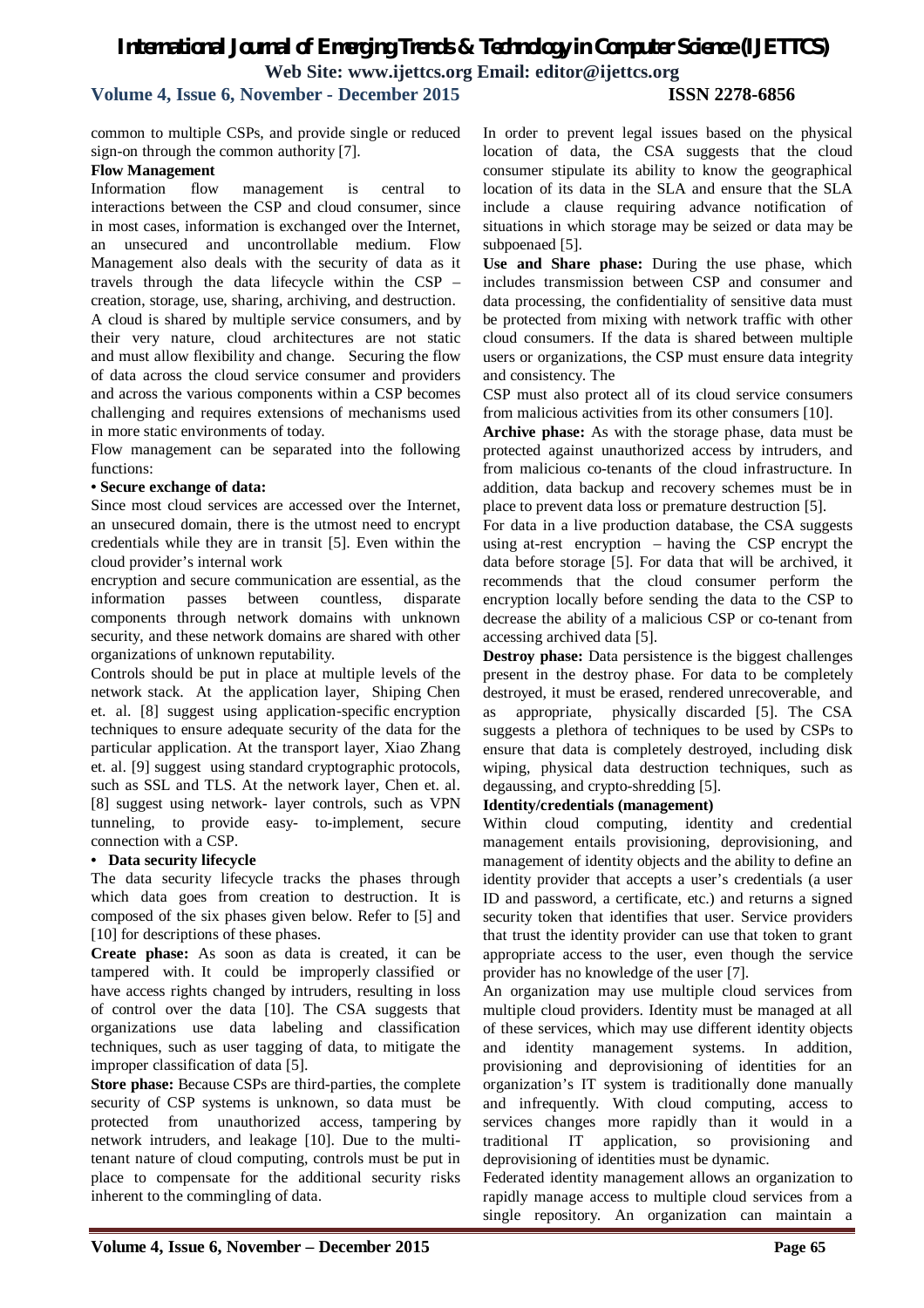# **Volume 4, Issue 6, November - December 2015 ISSN 2278-6856**

mapping of master identity objects to identities used by multiple applications within the organization's IT system. Cloud customers should modify or extend these repositories of identity data so that they encompass applications and processes in the cloud [5].

Currently, CSPs provide custom connectors for communication of identity and access control objects. The capabilities currently provided by CSPs are inadequate for enterprise consumers. Custom connectors unique to cloud providers increase management complexity, and are not flexible, dynamic, scalable, or extensible [5].

Researchers at IBM Research – China [11] suggest using a brokered trust model, where a third-party broker server is used to establish the trust with a cloud service user. The business agreement between the CSP and the identity broker allows the CSP to place trust in the broker, allowing it to act as an agent for the CSP to establish trust with other parties, such as organizations using cloud services [11]. The organizations can then take advantage of their own identity federation services to relay credential information for authentication with the cloud service. Such an approach reduces the CSP's cost of establishing multiple trust relationships with multiple service users. It also pushes complexity to the trust broker, which can support more forms of federated identities. From the consumer's perspective, if multiple CSPs utilize same trust broker, establishing trust with multiple different types of services can be done by establishing trust with single trust broker.

#### **Solution integrity**

Within the limit of cloud computing, solution integrity refers to the ability of the cloud provider to ensure the reliable and correct operation of the cloud system in support of meeting its legal obligations, e.g., SLAs, and any technical standards to which it conforms. This encompasses protecting data while it is on the cloud premises, both cryptographically and physically; preventing intrusion and attack and responding swiftly to attacks such that damage is limited; preventing faults and failures of the system and recovering from them quickly to prevent extended periods of service outage; and protection of cloud tenants from the activities of other cloud tenants, both direct and indirect.

### **• Immediate response and remediation**

Even though solutions are run by the cloud provider, cloud providers have an obligation to both their customers and to regulators in the event of a breach or other incident. In the cloud environment, the cloud consumer must have enough information and visibility

into the cloud provider's system to be able to provide reports to regulators and to their own customers.

The CSA suggests that cloud customers clearly define and indicate to cloud providers what they consider serious events, and what they simply consider incidents [5]. For example, a cloud consumer may

consider a data breach to be a serious incident, whereas an intrusion detection alert may just be an event that should be investigated.

**• Fault tolerance and failure recovery**

For a CSP, one of the most devastating occurrences can be an outage of service due to a failure of the cloud system. For example, Amazon's EC2 service went down in April 2011, taking with it a multitude of other popular websites that use EC2 to host their services. Amazon Web Services suffered a huge blow from this outage. CSPs must ensure that zones of service are isolated to prevent mass outages, and have rapid failure recovery mechanisms in place to counteract outages.

The CSA recommends that cloud customers inspect cloud provider disaster recovery and business continuity plans to ensure that they are sufficient for the cloud customer's fault tolerance level [5].

#### **CONCLUSION**

Cloud computing is an extension of existing techniques for computing systems. Therefore, current security techniques can be applied within individual components of cloud computing. Existing encryption methods can be used to ensure protection of data on the cloud; and existing user-centric authentication methods, such as OpenID, can be used to authenticate with cloud services. However, because of the inherent features of cloud computing, such as resource pooling and multitenancy, rapid elasticity, broad network access, and on-demand self- service, existing security techniques are not in themselves adequate to deal with cloud security risks.

Cloud providers exist in the market today, so the cloud paradigm has already overcome its initial security hurdles and moved from theory into reality. However, current cloud providers have provided extremely proprietary solutions for dealing with security issues. Execution of a single business process requires the participation of multiple, interoperating providers and consumers. Hence, the next step of evolution of cloud computing to bring more players into the conglomerate will be standardization of security features, techniques, and exchange formats. Some standards already exist and are being revised, but more work needs to be done on this front.

In addition, for cloud computing to be used in a wide scale and really deliver on its promised benefits of elasticity, scalability, flexibility, and economies of scale, the focus of security needs to shift towards devising techniques to enable federation of security functions that are used today. For example, federation of audit, identity management, authentication, authorization, and incident response must all be explored in greater detail. The focus of federation should be to enable a breadth of computing capabilities provided by multiple providers with different qualities of service to be consumed by customers with varying computing needs in a cohesive and secure fashion. Further, the federation should allow the cloud consumers to commission and services from various CSPs with flexibility and agility. Finally, interest research problems will arise when we consider cloud computing security together with classical quality-of-serve issues [12] and distributed computing issues [14] in a network- wide